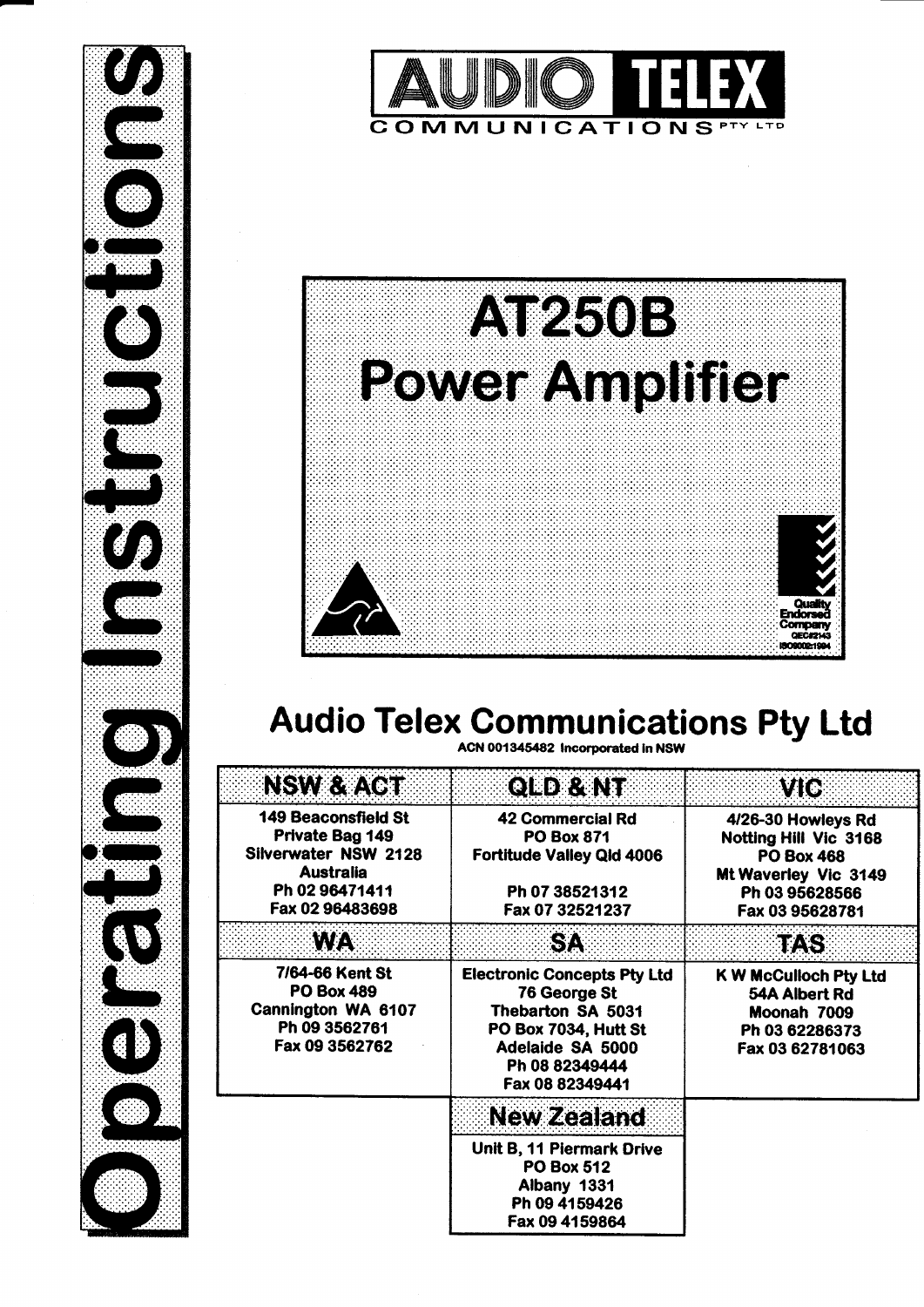## AT250B Power Amplifier

#### Product Description

The AT250B is a 250 watt power amplifier with outputs for 4 ohms, 70 and 100 volt line. It may be desk or rack mounted but comes standard as self standing with rubber feet. The AT250B features a flat screwdriver accessible gain control on the front panel and a limit indication LED. The factory setting for the front panel gain control is 1 volt RMS. Units may be stacked to a maximum of 3 units high.

#### Front Panel Controls



- l. Galn Gontrol: Access is via the front panel using a small flat head screwdriver. Factay pre-set is 1 volt RMS, the sensitivety of the amplifier may be reduced by turning the gain control in a counter-clockwise direction, or increased by turning the gain control in a clockwise direction .
- 2. Limit LED: This red LED is designed to give the user a visual indication of the status of the operating condition of the amplifier and is integral to the inbuilt protection included in the amplifier. During normal operation, the LED will flicker occasionally, however if the LED flickers for lengthy periods or stays continuously glowing, this is an indication that the amplifier is being over-driven by the incoming program signal. If this input overload condition is combined with the maximum load on the output of the amplifier then the amplifier will automatically shut itself down for a period of approximately 3 seconds and then turn itself back on again and continue to cycle in this fashion until the abnormal condition is removed. This is a feature of the amplifier and is designed to protect the internal circuitry of the amplifier and also to protect any speakers that may be connected to the output of the amplifier.
- 3. Power Button: This switch controls the switching of AC power to the amplifier. Rocking this switch upwards turns on AC power to the amplifier while rocking the switch downwards turns power off to the amplifier. When in the upward position, the red nem in the body of the switch will glow.